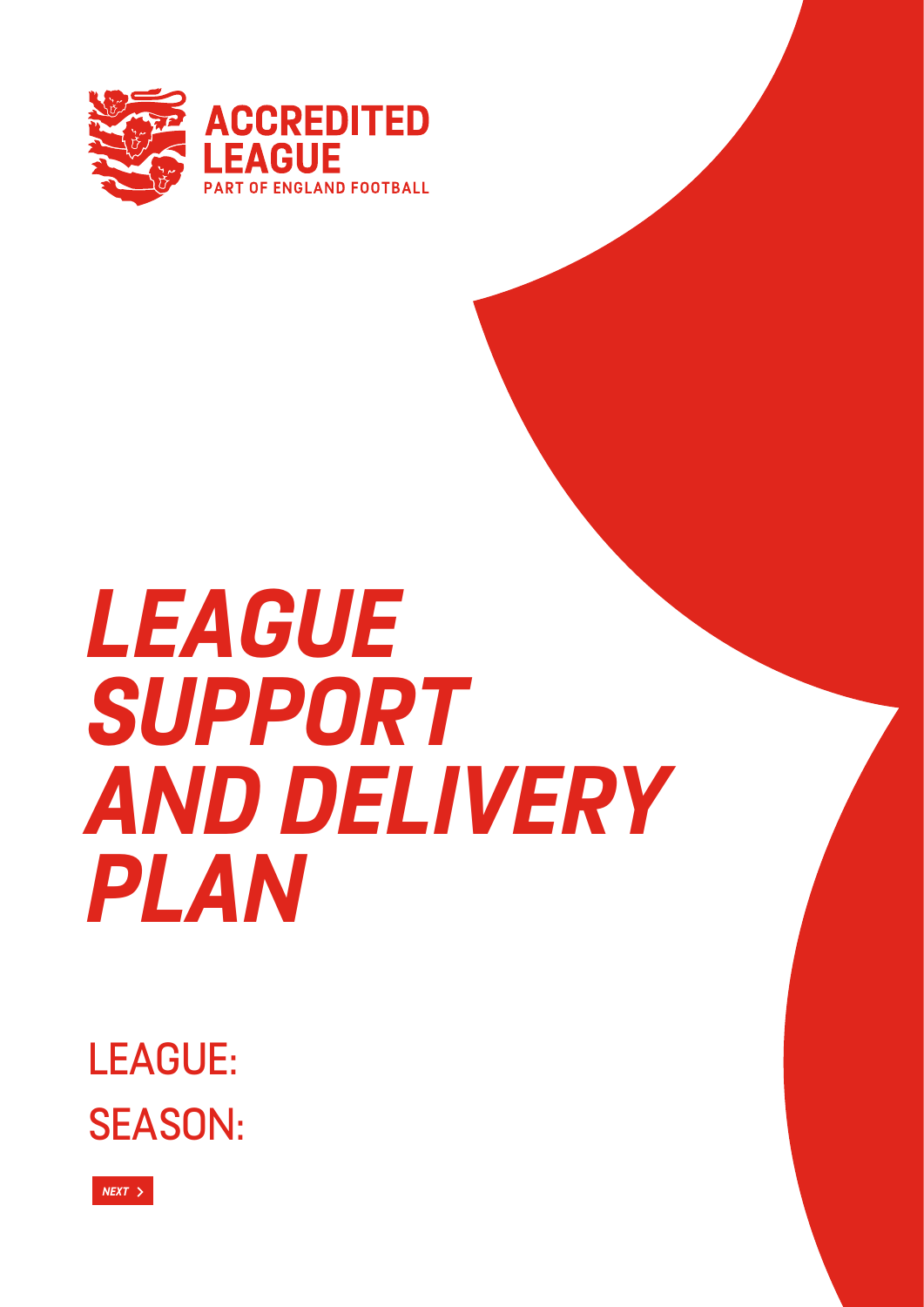

| <b>League Accreditation criteria</b>                      |    |
|-----------------------------------------------------------|----|
| <b>Section one: League details</b>                        | 3  |
| Section 2: a review of last season's initiatives          | 4  |
| Section three: S.W.O.T analysis                           | 4  |
| Section four: this season's initiatives                   | 5  |
| Section four: this season's League additional initiatives | 8  |
| <b>Section five: County FA support</b>                    | 9  |
| <b>Section six: declaration</b>                           | 10 |
| League Accreditation criteria checklist                   | 10 |

2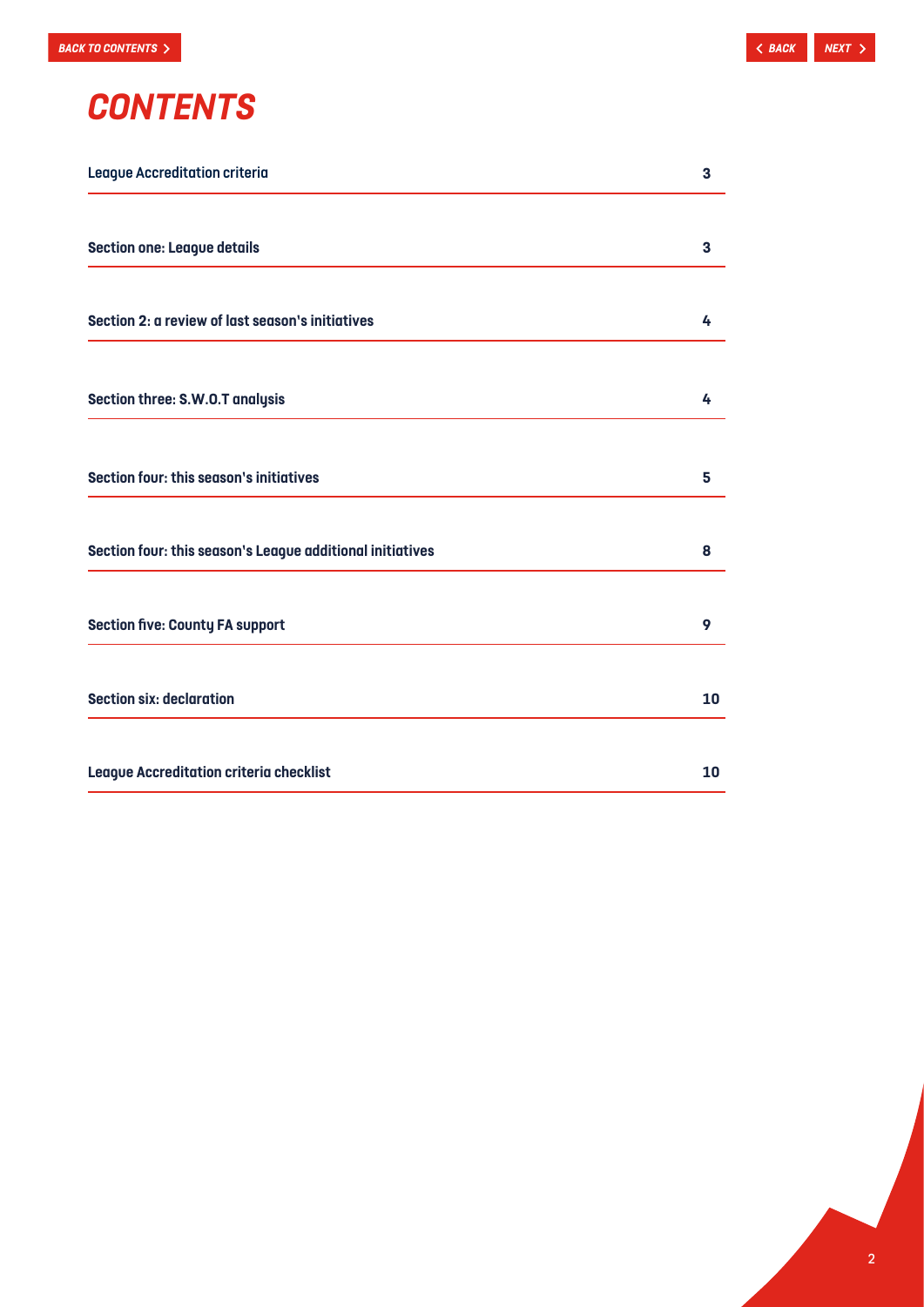# <span id="page-2-0"></span>*LEAGUE ACCREDITATION CRITERIA*

| <b>Criteria</b>                                                                                                                          | <b>Yes</b> | <b>No</b> |
|------------------------------------------------------------------------------------------------------------------------------------------|------------|-----------|
| A sanctioned League                                                                                                                      |            |           |
| The League has its own bank account                                                                                                      |            |           |
| The League has accreditation on its League agenda and minutes                                                                            |            |           |
| The League has signed up to The Football Leadership Diversity Code                                                                       |            |           |
| Completed Delivery Plan agreed by the League and County FA                                                                               |            |           |
| Links to another League if not offering a full player pathway                                                                            |            |           |
| Must have 60% of teams with the Club Accreditation award when first<br>applying and then have 3 years to reach a minimum of 85% of teams |            |           |

# **Section one - League details**

#### **League name**

#### **County FA**

**League Vision**  *Detail links with other Leagues in terms of player pathway (provide supporting evidence)*

**League Legal status** *Enter details – if none, state none*

#### **Number of teams in League**

| Number of teams with    |
|-------------------------|
| <b>England Football</b> |
| <b>Accreditation</b>    |

**Percentage of Clubs with England Football Accreditation**

**Season when Accredited League status was awarded**

| The League has its own bank account                           | $Yes \nightharpoonup No \nightharpoonup$ |  |
|---------------------------------------------------------------|------------------------------------------|--|
| The League has Accreditation on its League agenda and minutes | $Yes \nightharpoonup No \nightharpoonup$ |  |
| The League has signed up to the Diversity Pledge              | $Yes \tN0$                               |  |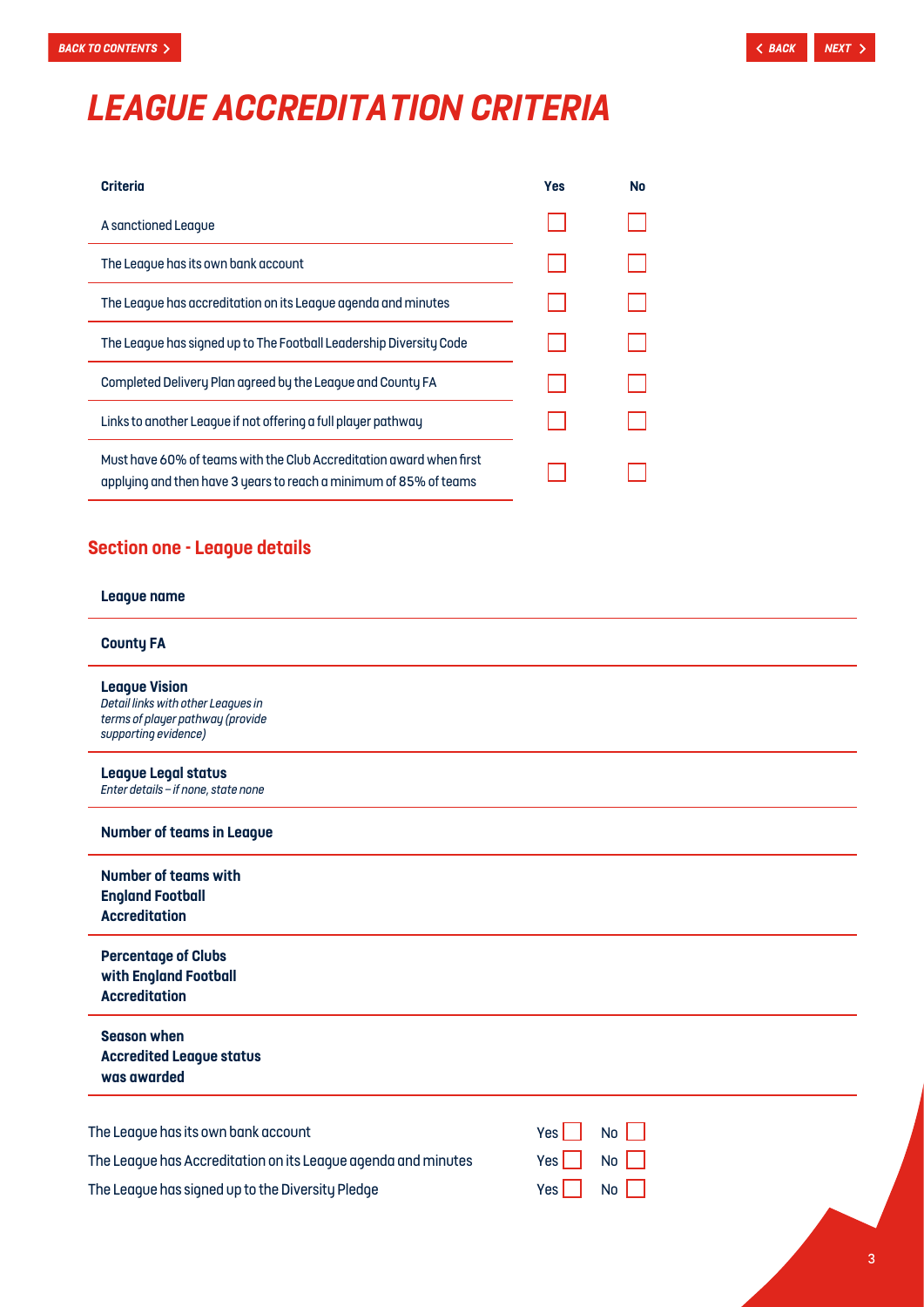# <span id="page-3-0"></span>**Section two - a review of last season's initiatives**

**Click here to review how the League met the objectives set at last season's meeting.**  *If this is the first time completing the form, enter details of initiatives that the League performed last season.*

# **Section three - S.W.O.T analysis**

**Who have you consulted? Consultation methods**

Please enter below the Strengths, Weaknesses, Opportunities and Threats that the League faces:

| <b>Strengths:</b>     | <b>Weaknesses:</b> |
|-----------------------|--------------------|
|                       |                    |
|                       |                    |
|                       |                    |
| <b>Opportunities:</b> | Threats:           |
|                       |                    |
|                       |                    |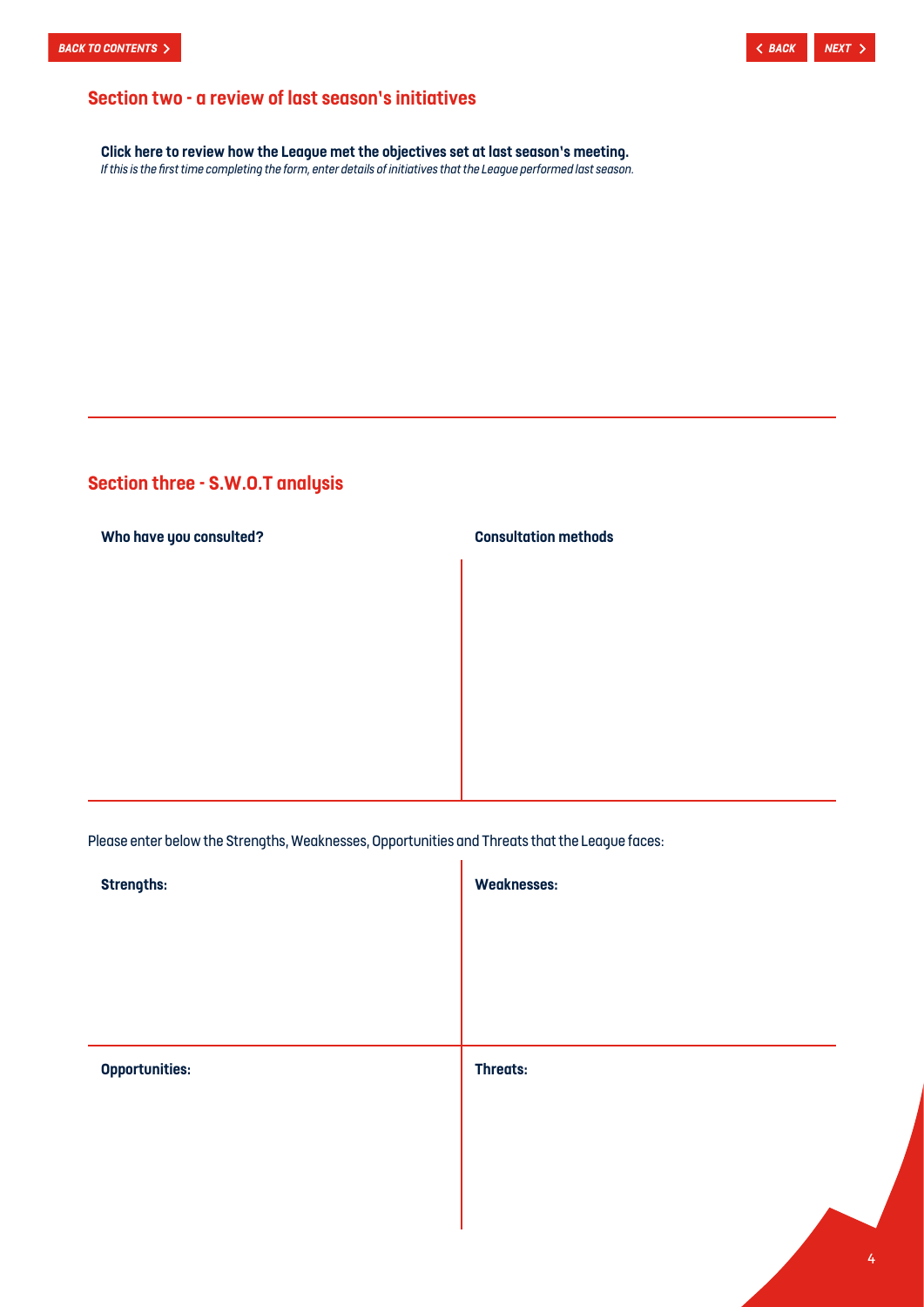<span id="page-4-0"></span>

# **Section four - this season's initiatives**

Some key initiatives are pre-set, and Leagues can add additional initiatives themselves. Remember to include any costs in the description box. **You must complete a minimum of five initiatives.**

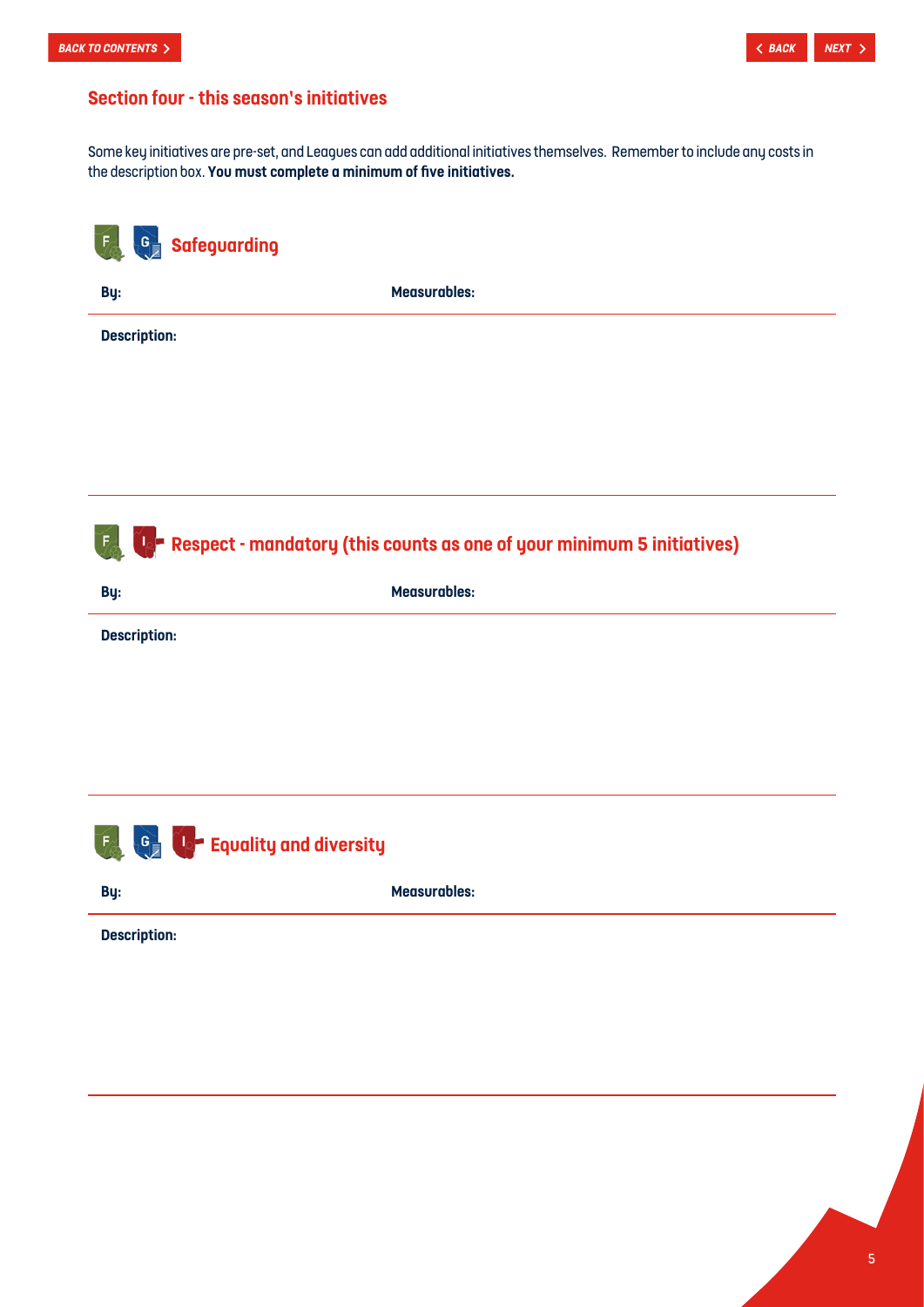# **Technology - running the game**

| By:                 | <b>Measurables:</b> |
|---------------------|---------------------|
| <b>Description:</b> |                     |
|                     |                     |
|                     |                     |
|                     |                     |



**Description:**



**By: Measurables:**

**Description:**

# **Finding volunteers - workforce succession planning**

**By: Measurables: Description:**

6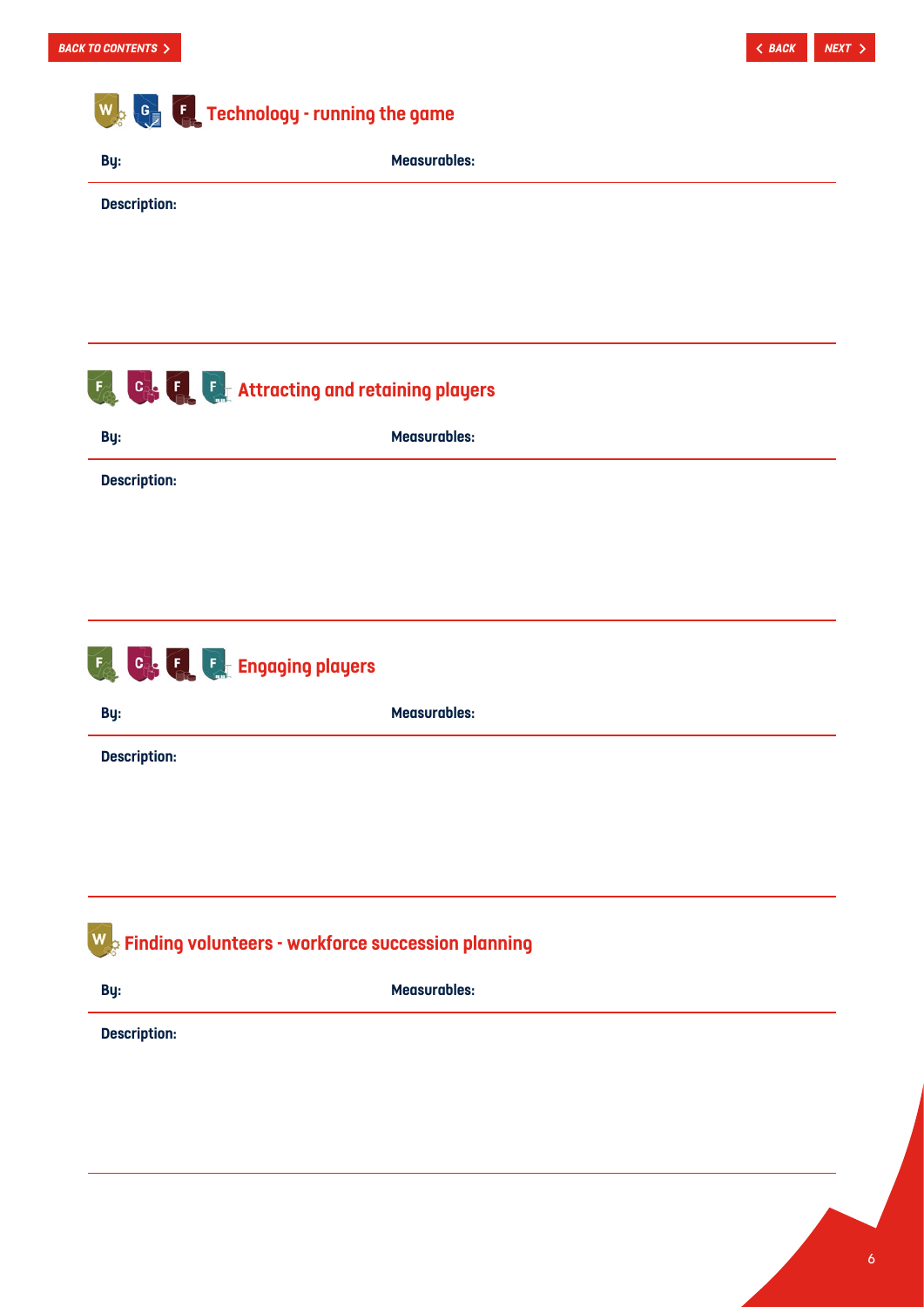| By:                      | <b>Measurables:</b>                                |  |
|--------------------------|----------------------------------------------------|--|
| <b>Description:</b>      |                                                    |  |
|                          |                                                    |  |
|                          |                                                    |  |
| $F_{\rm g}$              | Refereeing recruitment, retention and support      |  |
| By:                      | <b>Measurables:</b>                                |  |
|                          |                                                    |  |
| <b>Description:</b>      |                                                    |  |
|                          |                                                    |  |
|                          |                                                    |  |
|                          |                                                    |  |
|                          |                                                    |  |
|                          |                                                    |  |
| By:                      | Communication and marketing<br><b>Measurables:</b> |  |
|                          |                                                    |  |
| M<br><b>Description:</b> |                                                    |  |
|                          |                                                    |  |
|                          |                                                    |  |
|                          |                                                    |  |
|                          |                                                    |  |
| <b>Coaching</b>          |                                                    |  |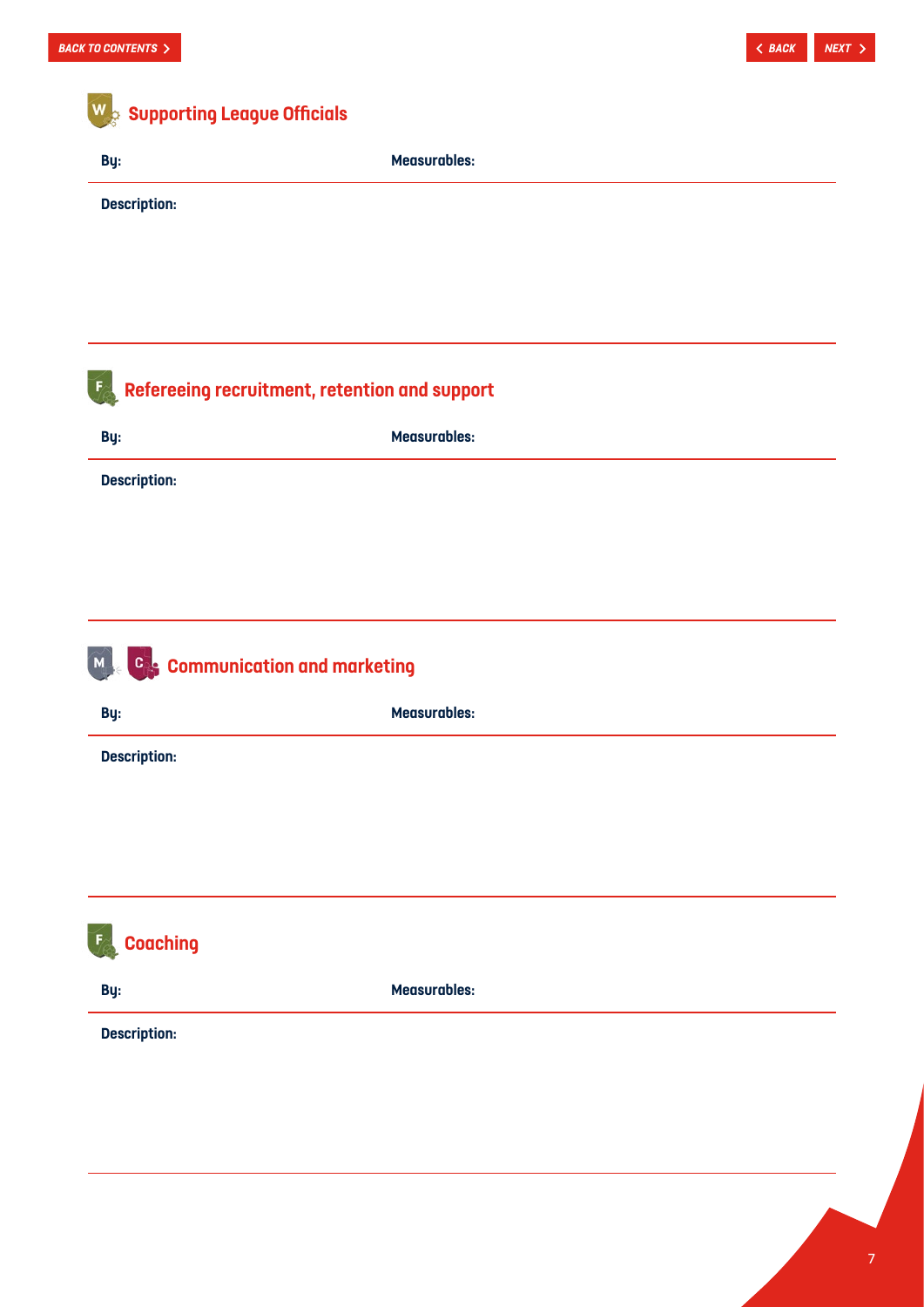# <span id="page-7-0"></span>**Section four - this season's League additional initiatives**

**Leagues must have at least two additional initiatives and no more than five in total.**

| By:                 | <b>Measurables:</b> |
|---------------------|---------------------|
| <b>Description:</b> |                     |
|                     |                     |
|                     |                     |
|                     |                     |
| By:                 | <b>Measurables:</b> |
| <b>Description</b>  |                     |
|                     |                     |
|                     |                     |
|                     |                     |
| By:                 | <b>Measurables:</b> |
| <b>Description:</b> |                     |
|                     |                     |
|                     |                     |
|                     |                     |
| By:                 | <b>Measurables:</b> |
| <b>Description:</b> |                     |
|                     |                     |
|                     |                     |
|                     |                     |
| By:                 | <b>Measurables:</b> |
| <b>Description:</b> |                     |
|                     |                     |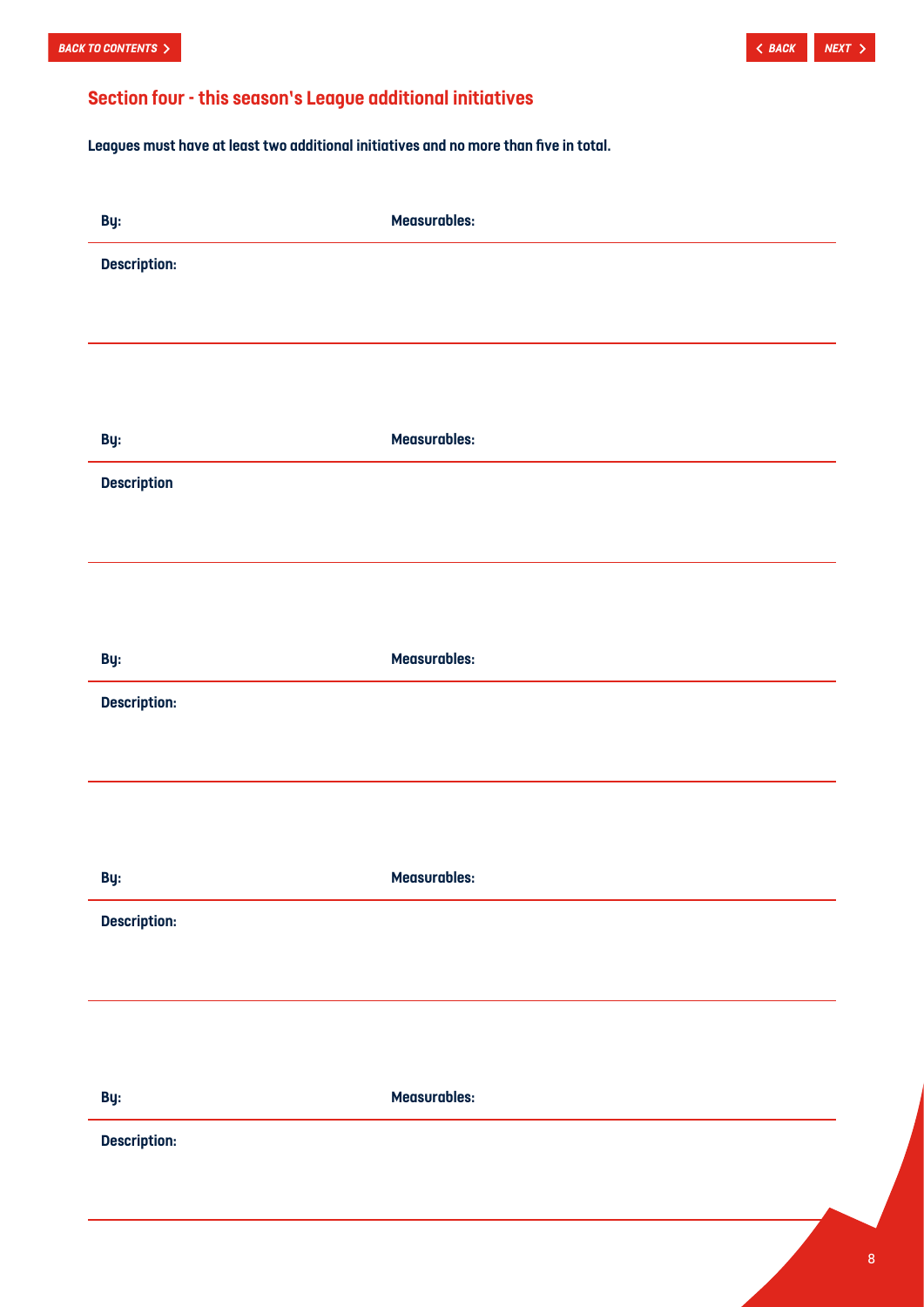# <span id="page-8-0"></span>**Section five - County FA support**

**How the County FA will support you with this plan.**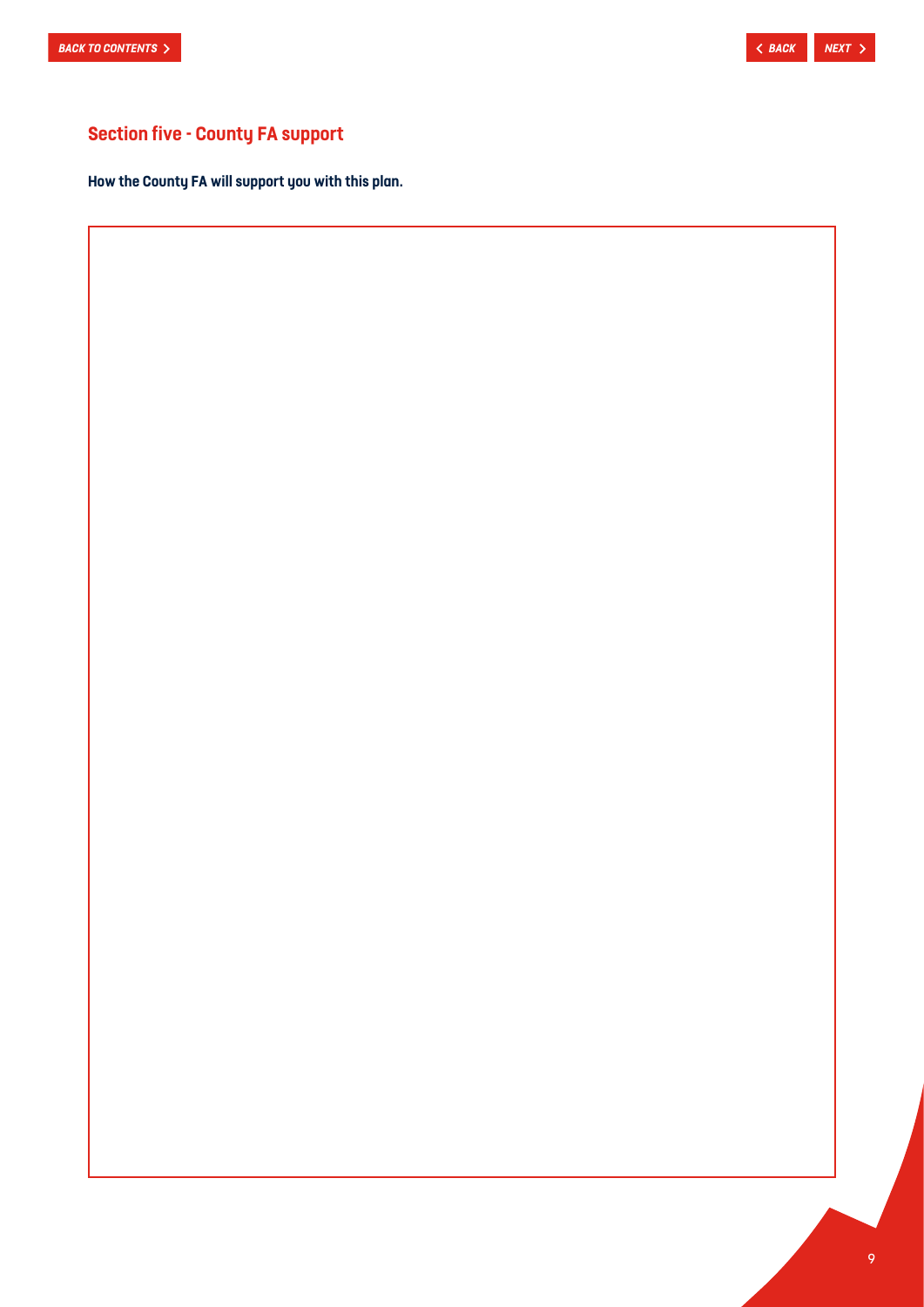# <span id="page-9-0"></span>**Section six - declaration**

On behalf of the League listed in Section One, I declare that the information contained within this document is true and accurate:

## **League Officer Name:**

**League Officer Role:**

# **Date:**

On behalf of the County FA, I declare that the League has engaged with us in this process and we have input into the League's objectives

# **County FA Officer Name:**

## **County FA Officer Role:**

**Date:**

# **League Accreditation criteria checklist**

| <b>Criteria</b>                                                                                         | <b>Yes</b> | <b>No</b> |
|---------------------------------------------------------------------------------------------------------|------------|-----------|
| A sanctioned League                                                                                     |            |           |
| The League has its own bank account                                                                     |            |           |
| The League has accreditation on its League agenda and minutes                                           |            |           |
| The League has signed up to The Football Leadership Diversity Code.                                     |            |           |
| Completed Delivery Plan agreed by the League and County FA                                              |            |           |
| Links to another League if not offering a full player pathway                                           |            |           |
| Must have 60% of teams with the Club Accreditation award                                                |            |           |
| when first applying and then have 3 years to reach a minimum of 85%<br>of teams                         |            |           |
| The League has fulfilled the criteria and will be awarded<br>with England Football League Accreditation | <b>Yes</b> | N٥        |